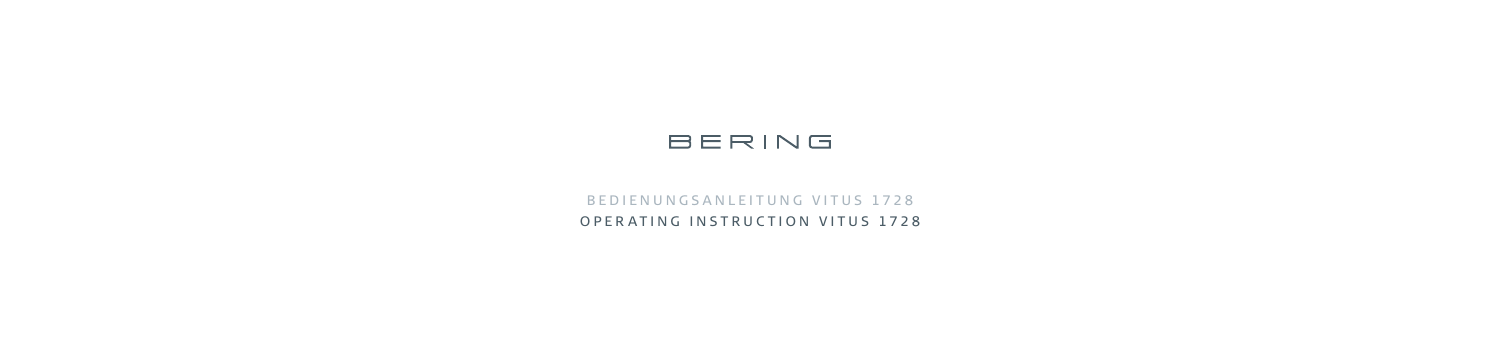## DE **BERING AUTOMATIK UHRWERK VITUS 1728**

### EINSTELLEN DES DATUMS

Ziehen Sie die Krone in Position 2 und drehen Sie diese im Uhrzeigersinn, bis das aktuelle Datum angezeigt wird. Drücken Sie die Krone wieder in Position 1 zurück. \* \* Bitte stellen Sie die Uhr nicht zwischen 20.30 Uhr und 2 Uhr ein, da sonst das Datum am nächsten Tag nicht umspringt.

### EINSTELLEN DER UHRZEIT

Ziehen Sie die Krone in Position 3 und drehen Sie diese im Uhrzeigersinn, bis die aktuelle Uhrzeit angezeigt wird. Achten Sie darauf, ob es Vor- oder Nachmittag ist, um die aktuelle Uhrzeit richtig einzustellen. Drücken Sie die Krone wieder in Position 1 zurück.

### MANUELLER HANDAUFZUG

Sie können Ihre BERING Automatikuhr auch per manuellem Handaufzug wieder in Gang setzen. Drehen Sie dafür die Krone in der Position 1 im Uhrzeigersinn circa 15-20 Mal bis die natürliche Bewegung der Zeiger wieder einsetzt.

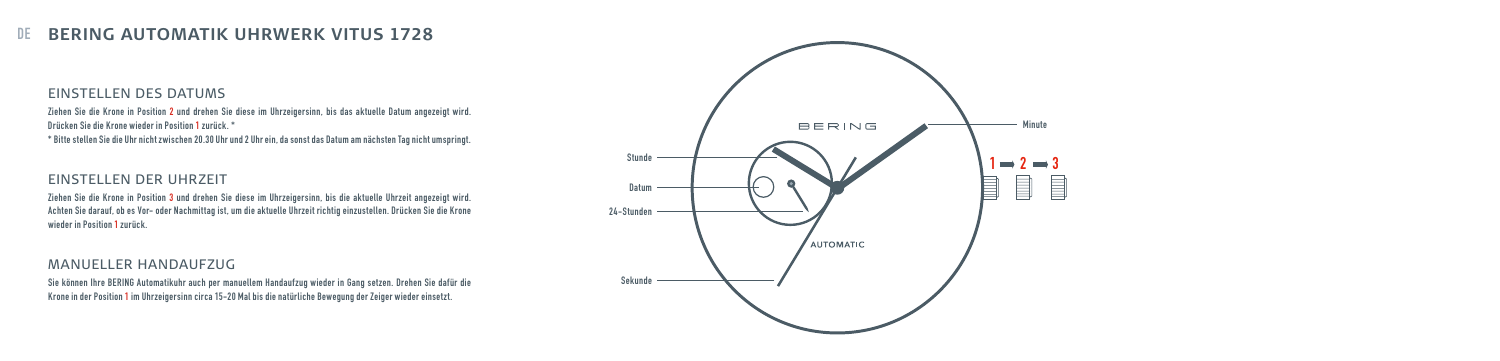## EN **BERING AUTOMATIC MOVEMENT VITUS 1728**

### SETTING THE DATE

Pull the crown out to position 2 and turn it clockwise until the current date is shown. Push the crown back to position 1. \* \* Please do not set the watch between 8.30 pm and 2 am, as otherwise the date won't change on the next day.

### SETTING THE TIME

Pull the crown out to position **3** and turn it clockwise until the current time is displayed. Take care whether it is morning or afternoon in order to set the current time correctly. Push the crown back to position 1.

#### HAND-WINDING

You can also set your automatic watch in motion again by winding the stem manually. To do so, turn the crown clockwise in position 1 about 15-20 times until the natural movement of the hands resumes.